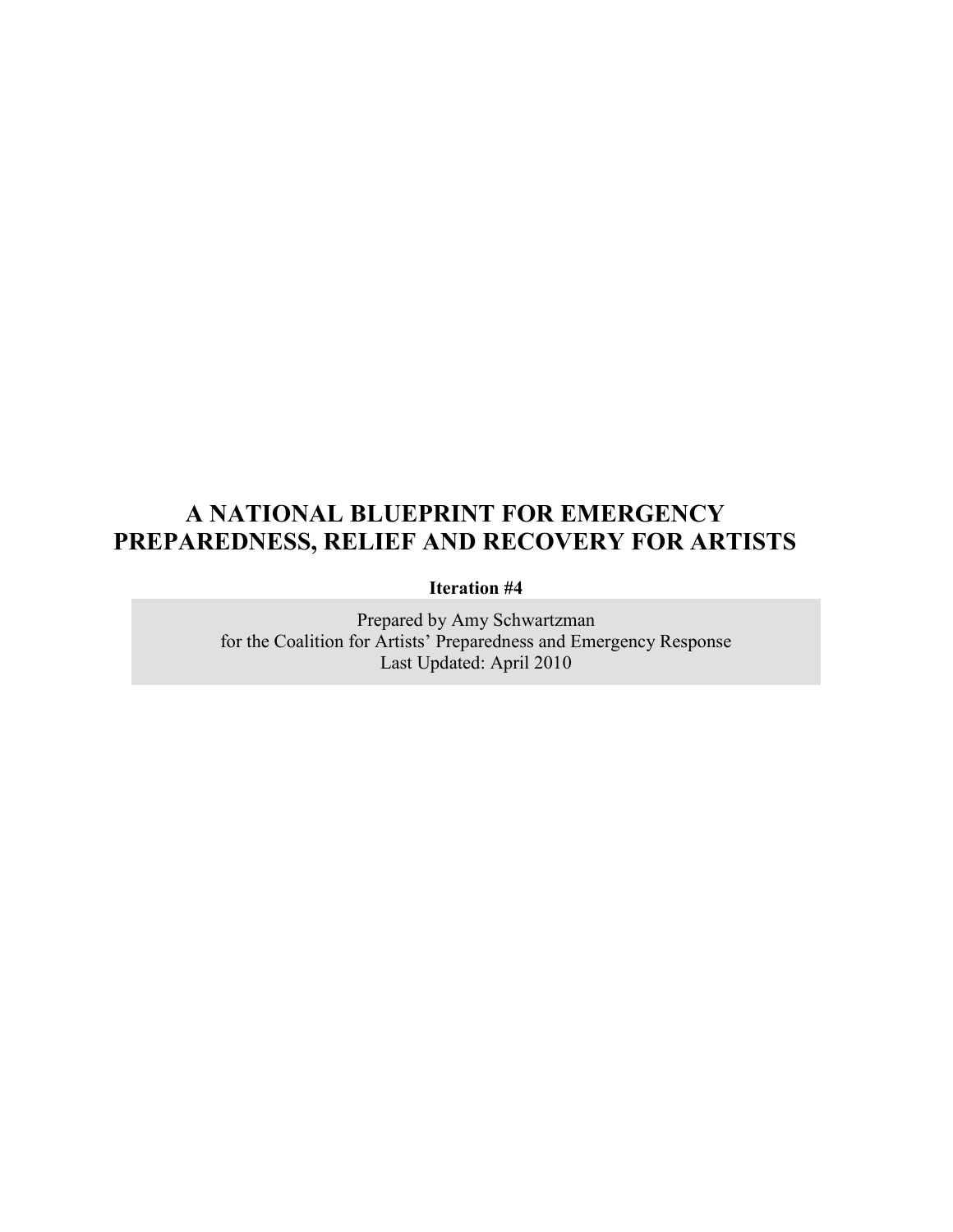# TABLE OF CONTENTS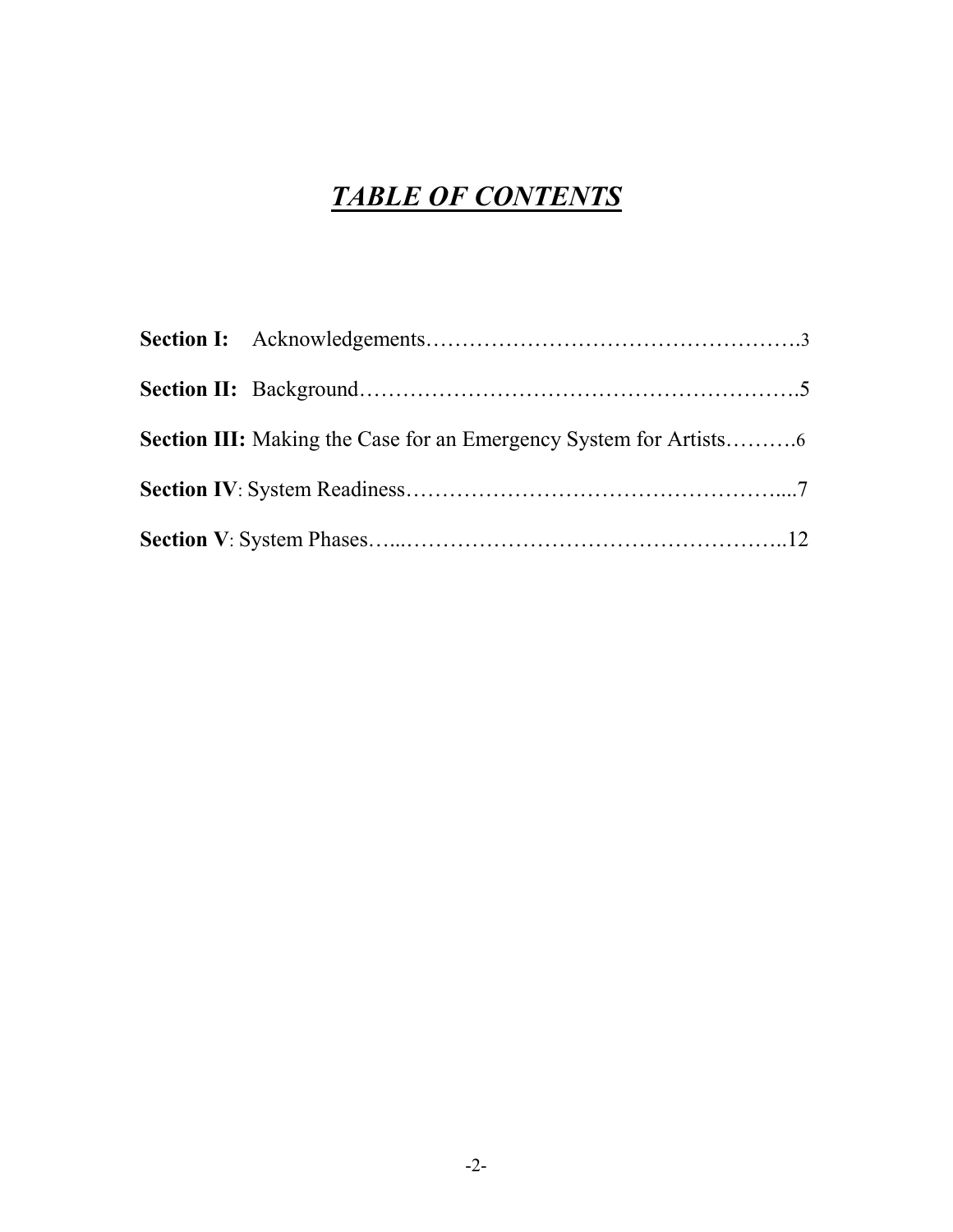#### Section I: Acknowledgements

#### Funding for this Blueprint was provided by:

Americans for the Arts Craft Emergency Relief Fund + Artists' Emergency Resources (CERF+) JPMorgan Chase Foundation National Endowment for the Arts

This Blueprint was prepared in consultation with:

The Actors' Fund of America, New York, New York Americans for the Arts, Washington, DC Artist Trust, Seattle, Washington Artists Foundation, Boston, Massachusetts Trang M. Bui, New York, New York Center for Cultural Innovation, Los Angeles, California Craft Emergency Relief Fund + Artists' Emergency Resources (CERF+) Montpelier, Vermont Federal Emergency Management Agency (FEMA), New York, New York First People's Fund, Rapid City, South Dakota Heritage Preservation, Washington, DC Joan Mitchell Foundation, New York, New York Leveraging Investments in Creativity (LINC), New York, New York Louisiana Cultural Economy Foundation, New Orleans, Louisiana Louisiana Division of the Arts, Baton Rouge, Louisiana Miami-Dade Arts Commission, Miami, Florida Mississippi Arts Commission, Jackson, Mississippi National Endowment for the Arts (NEA), Washington, DC New York Creates, New York, New York New York Foundation for the Arts (NYFA), New York, New York South Carolina Arts Commission, Columbia, South Carolina Barbara Schaffer-Bacon, Belchertown, Massachusetts Southern Arts Federation, Atlanta, Georgia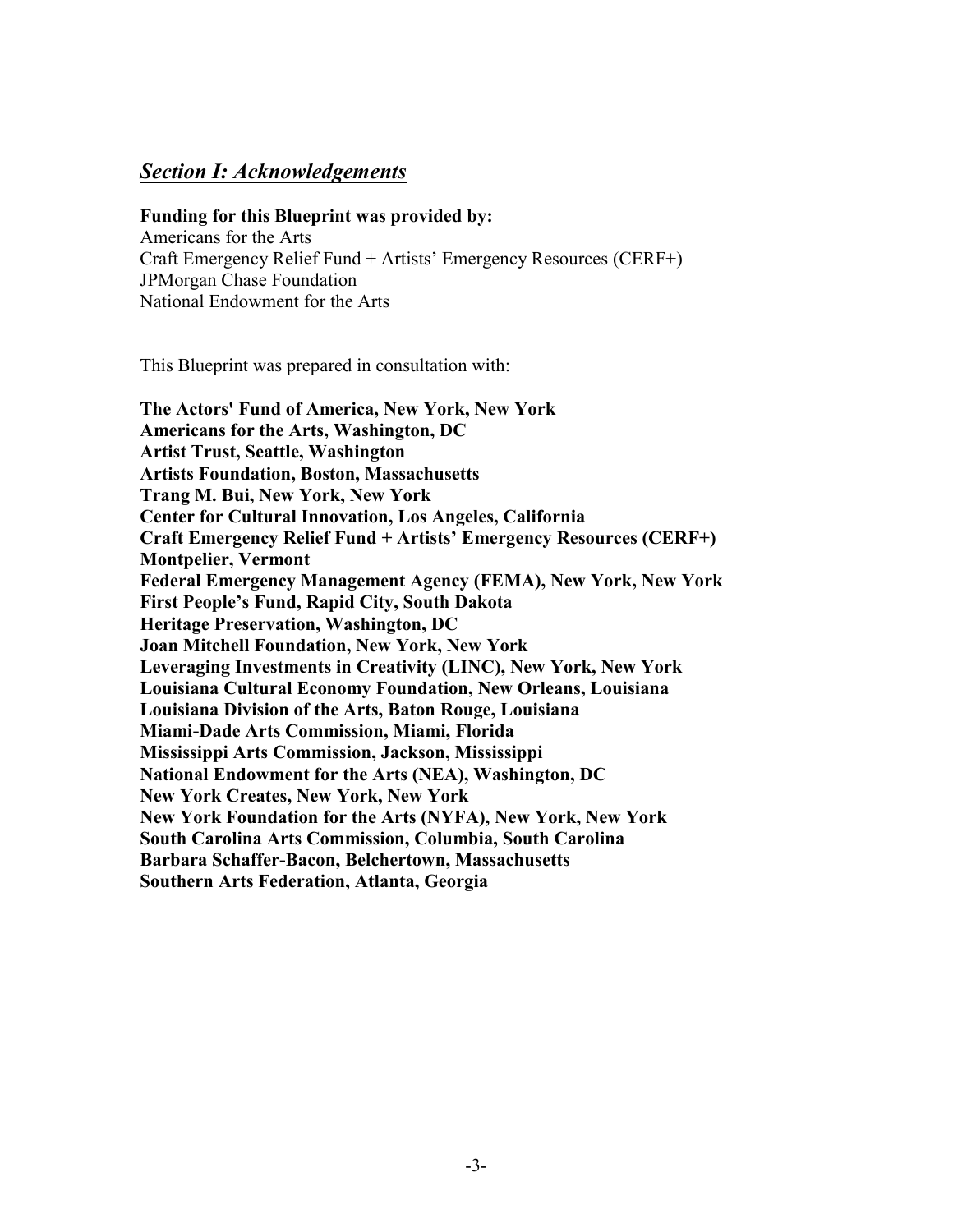## Section II: Background

Hurricanes Katrina and Rita took an immense toll on creative communities, cultural economies and artists' careers. In response, major arts service organizations, arts agencies, funders and individuals began a national dialogue about ways to help artists and cultural institutions prevent future losses caused by natural and manmade disasters.

This dialogue culminated in the convening of a summit of national arts leaders in March 2006 by the Craft Emergency Relief Fund (now known as CERF+) and Americans for the Arts. The gathering addressed the need to create a comprehensive emergency assistance system for artists before, during and after disasters.

In the months that followed, the summit participants formed the Coalition for Artists' Preparedness and Emergency Response. The Coalition's first action, under CERF+'s leadership, was to commission this Blueprint.

The Blueprint outlines the necessary steps for creating a national, coordinated system of emergency preparedness, relief and recovery for artists and the organizations that serve them.

#### Intended Audience

While drafted initially on behalf of artists, the Blueprint is designed to serve the entire arts sector, which exists on a continuum from individual artists to small, artist-centered groups and large arts organizations. The plan is also relevant for cultural managers and administrators.

We hope the Blueprint's proposal for new and improved systems of support will galvanize arts organizations at the local, state, regional and national levels to engage in emergency planning with artists and arts organizations.

#### **Assumptions**

- 1. There is a need for a comprehensive national system of assistance for artists and arts organizations that encompasses all phases of emergency assistance preparedness, relief and recovery.
- 2. This proposed system would supplement the services of existing relief agencies.
- 3. The arts community is best qualified to provide certain kinds of relief to artists and arts organizations.
- 4. The system is a network of networks designed to respond to geographic, political and cultural differences. It is national in scope with some form of centralized management and a sense of shared ownership, but it is dependent on local delivery and regional/state organizations.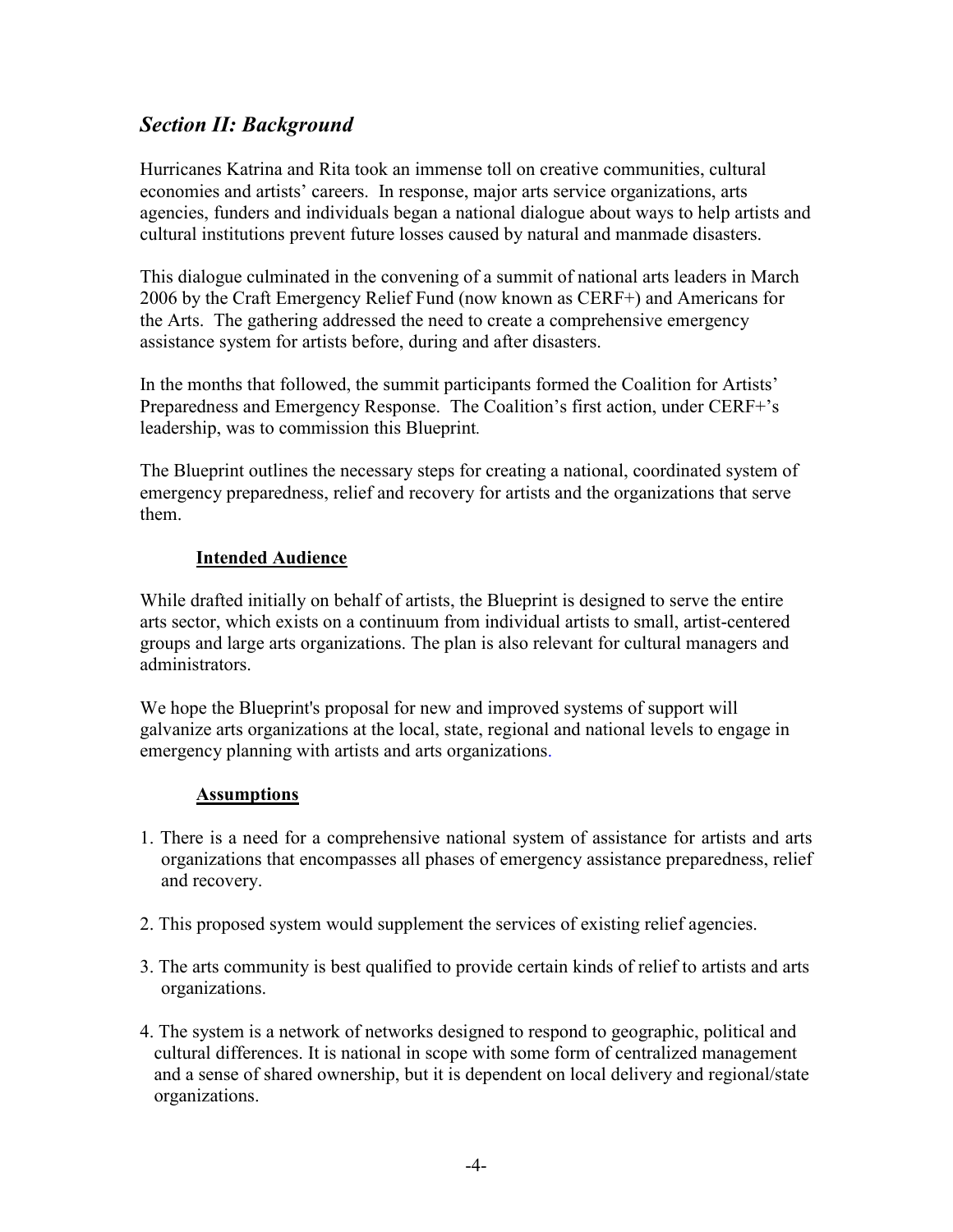- 5. Construction of a new infrastructure will entail enrollment of nonprofit and commercial entities that serve and/or have an interest in artists and arts organizations.
- 6. Public and private sector investment is needed to construct and sustain the system.
- 7. CERF+ is committed to playing a leadership role throughout the formative stage of this system as long as adequate funds are raised for administration and program development.

## Section III: Making the Case for an Emergency System for Artists

Though government and private relief agencies help artists with immediate needs such as food, clothing and shelter when disastrous events occur, they mainly fall short of providing support for artists' professional needs.

Most relief system failures, so evident in the wake of Hurricanes Katrina and Rita, affect people of comparable age, race, health, gender, geographic location and economic status similarly.

Certain gaps in services, however, affect artists and other self-employed individuals, uniquely. FEMA, for example, does not provide cash for any self-employed individuals whose tools of the trade have been lost or damaged, but it does provide this for those employed by others.

The arts community stepped in to fill these holes in the emergency safety net after hurricanes Katrina, Rita and Andrew; the Nisqually earthquake in Seattle; and September 11. Emergency relief groups like CERF+, NYFA, Artist Trust and others met artists' needs for materials, inventory, equipment and workspace. Without these unique relief efforts, many artists would have lost their ability to create and perform.

The Coalition wants to improve on these efforts by creating a coordinated support system that is in place prior to disasters and that meets the unique needs of artists and arts organizations nationwide.

#### The Blueprint has been created to:

(A) ensure an organized system of response;

- (B)incorporate the lessons and best practices gleaned from past efforts;
- (C) avoid re-creating the wheel; and
- (D) curtail costs by focusing on preparedness and mitigation in addition to relief and recovery.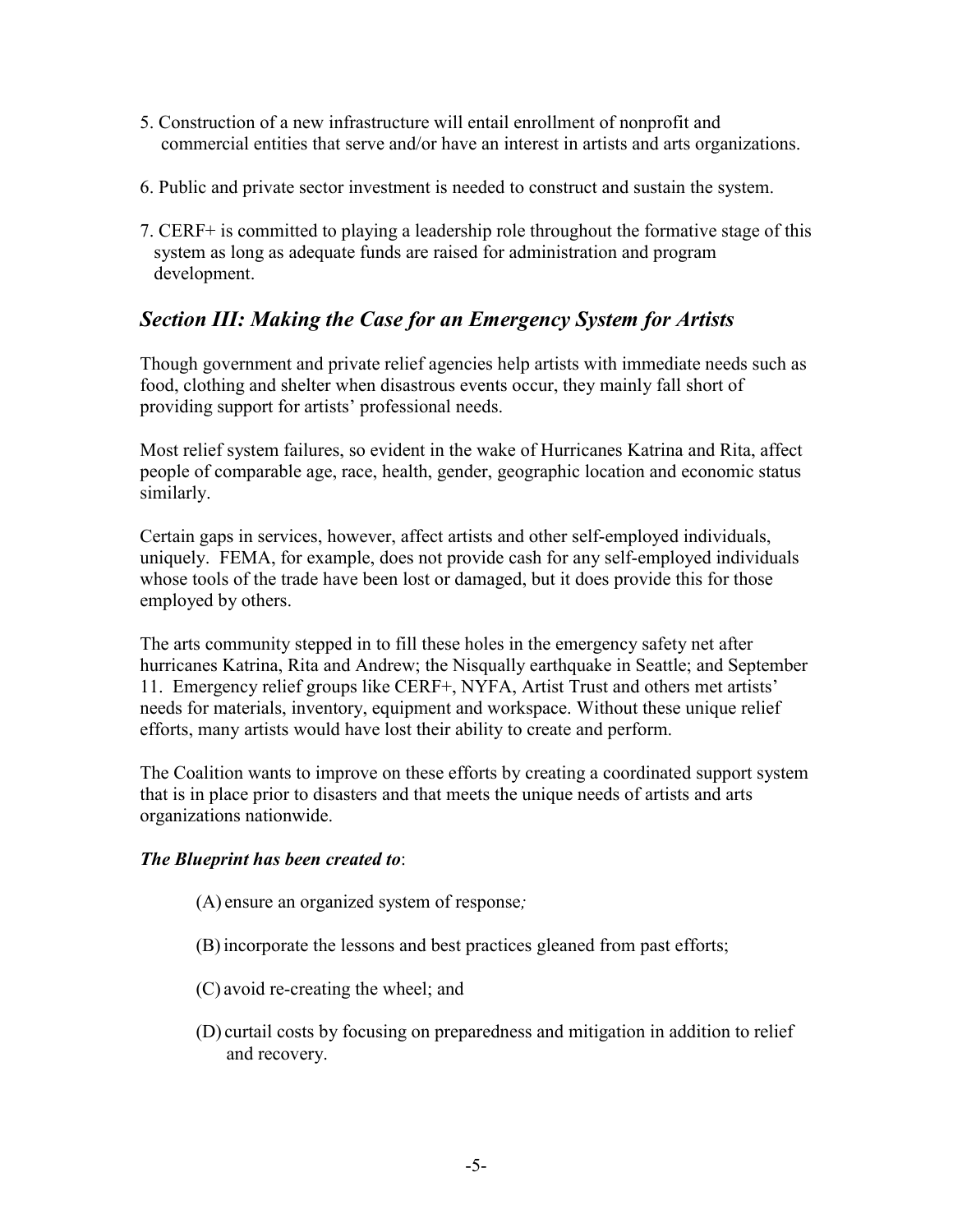#### Section IV: System Readiness

Creating and Cultivating a System and Networks to Effectuate, as well as equitably Deliver, Response And Recovery to Artists and Arts Organizations Nationwide

#### A. WHAT IS THE IDEAL SYSTEM/NETWORK(S)?

An "Ideal System" should:

- Have national, regional, statewide and local efforts and coordination.
- Address all phases of emergencies, i.e. preparedness for emergencies, relief/response from emergencies, as well as recovery from them
- Have awareness of, and willingness to address, the long-term nature of recovery
- Emergency plans must be in place among responders before the need for them arises.
- Interact with and be supplemental to (rather than a replacement for), the extant relief system, e.g., FEMA, SBA, American Red Cross.
- Have financial, educational, informational (2-way flow), advocacy and service aspects. (SEE BELOW)
- Address personal and professional needs of artists
- Be redundant to allow for system failure at any level, e.g., backup systems and means of communicating between local, regional and national partners.
- Have mutual aid and support (see below).
- Be flexible and responsive.
- Possess the ability to solicit, accept and disburse funds as quickly and simply as possible.
- Have good record-keeping, documentary, reporting and accountability mechanisms.
- Have on-the-ground human, as well as telephone and online components.
- Have state or other higher level coordination.
- Have local delivery mechanisms.

#### B. THERE NEEDS TO BE SOME KIND OF CENTRAL ENTITY

REASONS: Efficiency; accountability; oversight; coordination; support - financial and otherwise; information.

- 1. NEA needs to be a voice of support and a partner in advancing the cause.
	- Financially –
	- By educating Congress and other federal agencies such as FEMA, SBA and the Dept. of Labor about needed policy and other changes
	- By considering that agencies it funds have emergency plans in place in order to receive next round of funding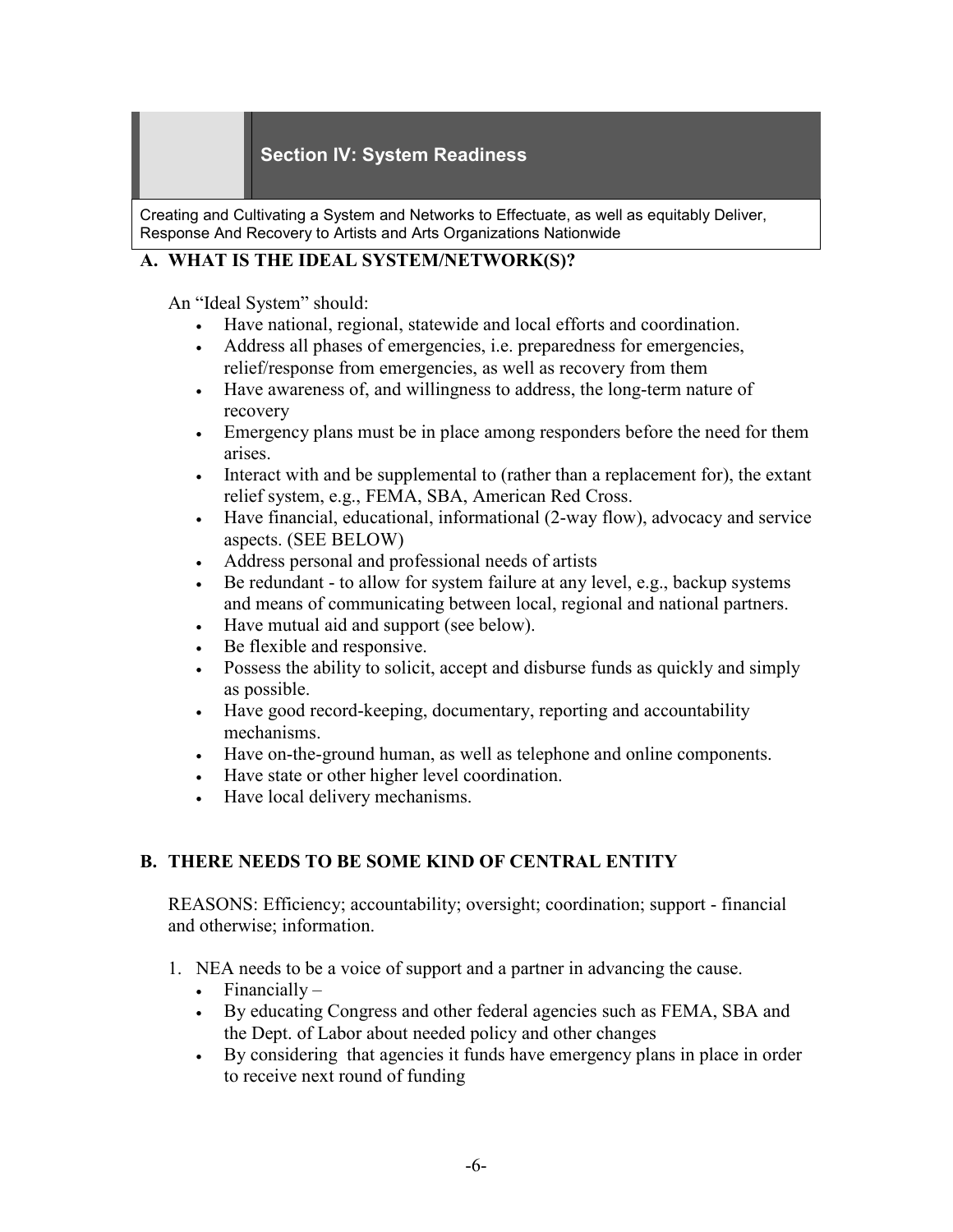- By considering the appointment of an individual who is charged with responsibility for emergencies and disasters
- Other?
- 2. During the formative stage, Coalition consensus is for the system to advance through Coalition effort with a formalized Steering Committee and working groups, as well as an operational steering force, the Craft Emergency Relief Fund. It should be considered whether there are parties that need to be at the table who have not been present yet, e.g., artists, other regional arts organizations, state arts agencies, private nonprofit arts organizations, and funders. The duties, obligations, and benefits of Coalition membership, financial and otherwise, as well as whether there should be different levels of membership, continue to be discussed.
- 3. There is a need for a "buck stops here" party in both the formative and operational phases, but that party may be different in each phase and needs to be determined for the operational phase. CERF+ is playing this role during this formative period, but it needs funds for administration and program development.
- 4. It is possible that an individual can be charged with some of these responsibilities. If so, the party to whom she/he reports, as well as salary, needs to be determined.

#### C. IMPLEMENTATION IDEAS AND STRATEGIES

- 1. Put forth a nationwide call to artist-service organizations, including arts agencies and funders to ascertain their interest in being a part of the national network and/or the local arts responder network and ask them to define the roles they'd like to/are capable of playing.
- 2. Map how artists access information at all levels (nationally, regionally, statewide and locally) so we can inform them of the network and the help available to them.
- 3. Map all of the regional, state and local arts agencies, arts funders, artist-run organizations and artist service organizations to understand who they are, what they do, their interactions, interest and commitment. Essential information to solicit includes: addresses, phone numbers, websites, executive directors, missions and programs.
- 4. Meticulously catalogue the needs to be met, both those that are unique to artists and those they share with other disaster victims. Sources currently meeting any of these needs should then be documented and all gaps and inadequacies highlighted.
- 5. Formalize and expand the mutual aid and support that have characterized past response efforts within the arts sector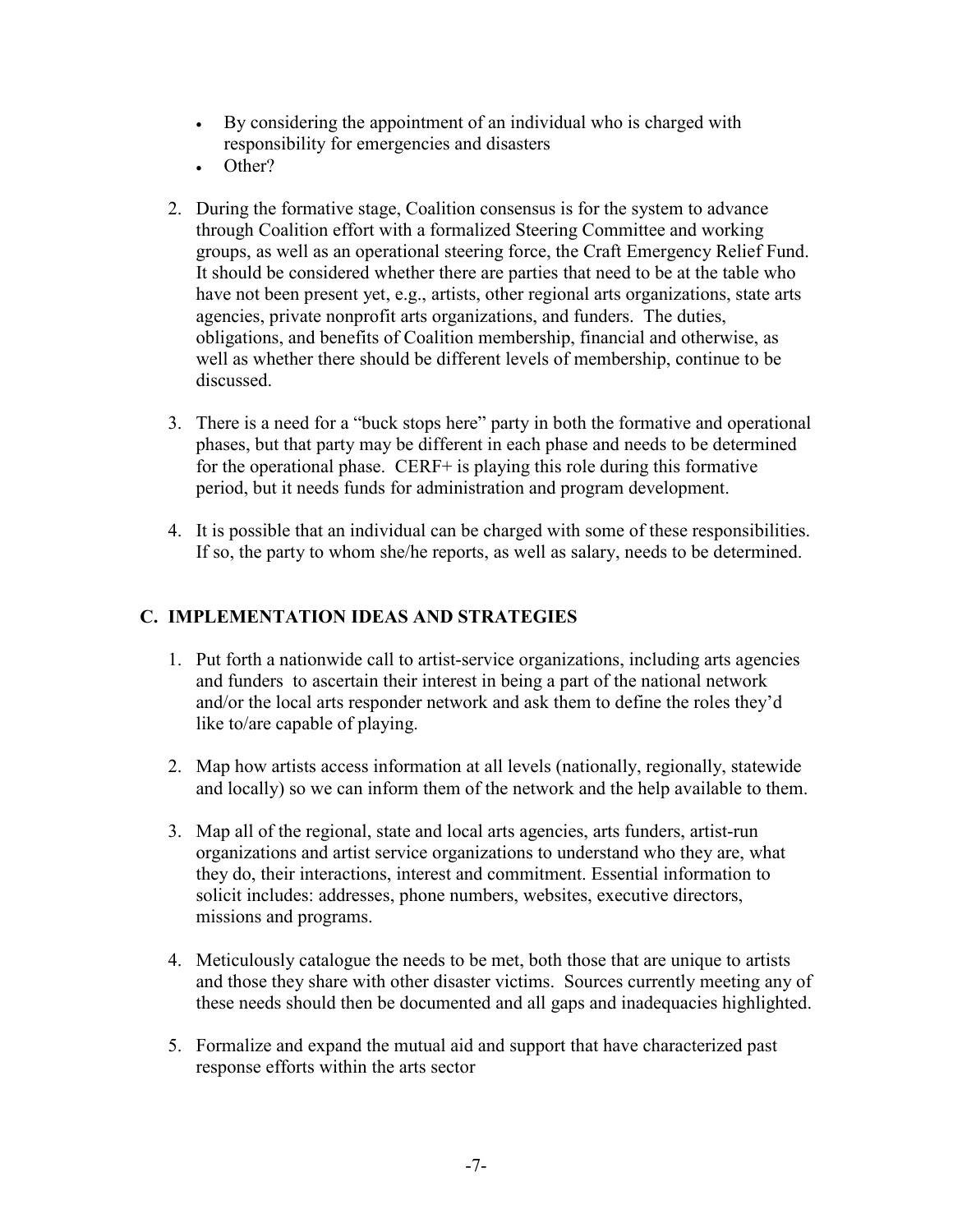- a. Create a "Resource Pool" of those organizations and agencies who've previously headed up disaster relief efforts for the arts community and can be called upon for consultations by those who haven't.
- b. Have regional arts agencies operate in support of the states, particularly in the event of multi-state disasters.
- c. Formalize a back-up/go-to/buddy system for locales and states, e.g., if online systems are down in Florida, Mississippi steps in.
- d. Compile a list of organizations willing to help and what they can help with, e.g., temporary housing and workspace from artist communities; alternative performance/exhibition opportunities when local markets collapse; VLAs (Volunteer Lawyers for the Arts organizations) representing artists who have been denied relief by FEMA, SBA and Dept. of Labor.
- 6. Create Artist Registries (to include name and contact information at a minimum): artists register in advance so that when disasters occur, finding where people are and who needs help can be proactive, not reactive. Should probably exist at least at the state and local levels. Should, for legal privacy reasons, be a matter of choice. Look to extant models. May be necessary to also amalgamate all the registries into a single secure database organized by state and, within states, by locales [a central repository of registries]. The physical location of this secure database should be in a geographic locale not particularly susceptible to power failure.
- 7. Build an Individual Volunteer Network (i.e., individuals, including artists, willing and able to step in to help) – can be everything from skilled professionals that we reach out to specifically (mental health professionals, lawyers, doctors, conservators) to those who are willing to pitch in to clean-up, house people in need, donate instruments, etc.). Investigate working with AmeriCorps and other similar organizations (those that recruit volunteers nationwide to work with nonprofits) toward this end.
- 8. Liaise and develop relationships with the extant agencies involved in relief, particularly FEMA, The Department of Labor (disaster unemployment insurance and other relief programs – see below) Small Business Administration, NVOAD (National Voluntary Organizations Involved in Disaster) and the state and local emergency management offices in order to make them aware of this network and the resources it provides for artists.
	- a. Actors Fund has already been doing this in the NY area, as well as nationally. Work through them to continue to build these relationships.
	- b. This serves at least two purposes: They can then refer artists in need to this network and its resources (and distribute those resources where appropriate) AND opening up the line of communication enables us to better advocate with them regarding artists' needs in general (on a policy level) and in specific (when denials of relief happen).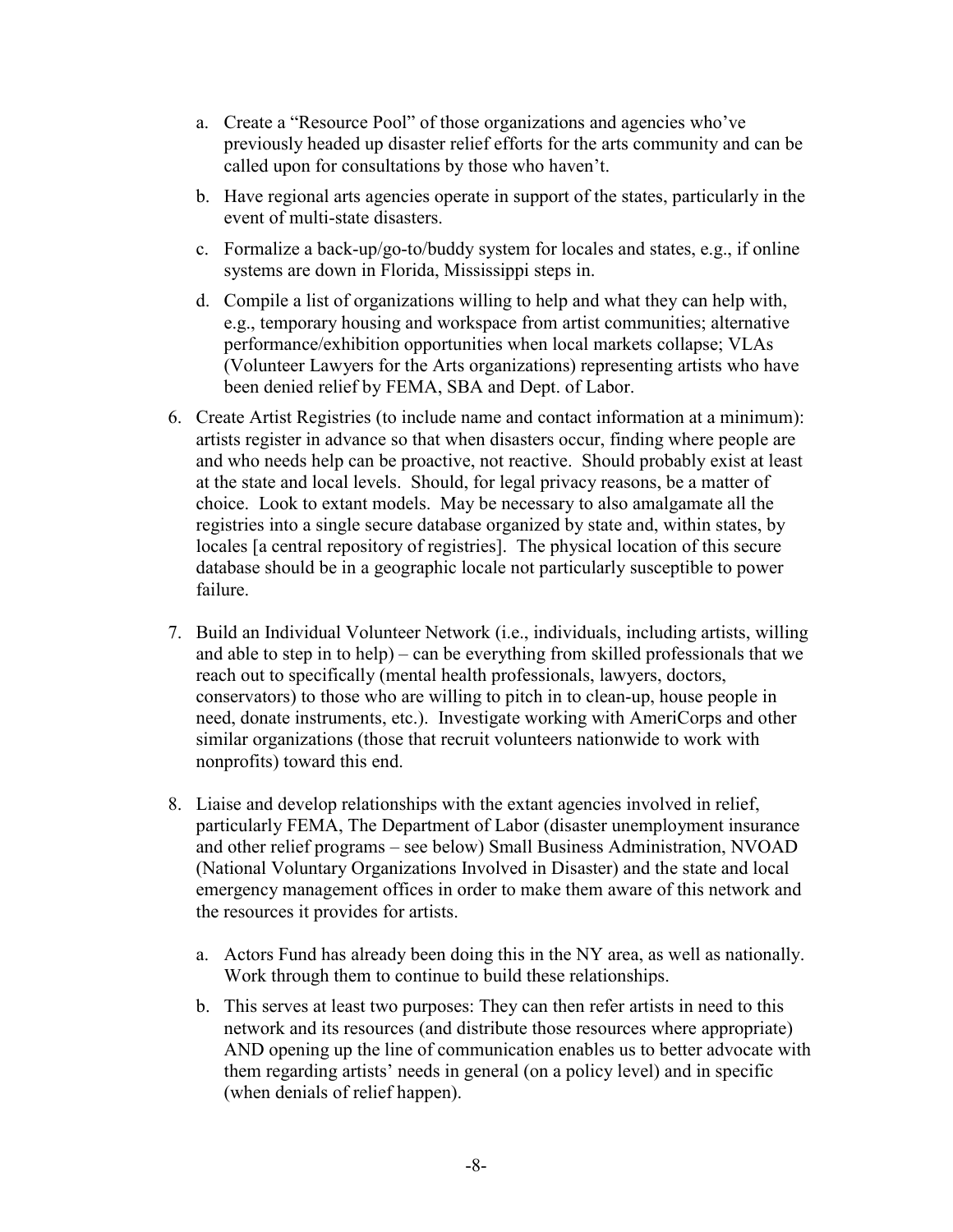- 9. Liaise and develop relationships with relevant private businesses/industries whose services or products are relevant and necessary to artist preparedness, relief or recovery
	- a. Goals get them to participate, provide goods/services free or more cheaply, provide financial support ("B" below), step in when help is needed (either with donations in the case of emergencies or with discount pricing for preparedness)
	- b. Ideas about potential businesses to include: Insurance Industry; Supplies/suppliers for preparedness like Lowes, Home Depot; lumberyards; conservators; instrument makers (MusiCares and Jazz Foundation are already involved in this); art-specific suppliers and manufacturers, software and hardware developers.
- 10. Need to find/develop a national organization for visual artists that provides services comparable to what Actors Fund (along with MusiCares, and Jazz Foundation) provides nationwide for the performing artists and what CERF+ does –among other things--for craft artists, i.e., provide social services and counseling for them.
- D. FINANCIAL RESOURCES (Funds are presently needed to ensure the formation of the system and will be needed in the future to support continuing administration and operation, as well as to aid artists impacted by disasters and emergencies.)
	- 1. Extant and Ongoing Resources<sup>1</sup>:
		- a. Private nonprofit sources who are Coalition members, including: CERF+, Actors Fund, MusiCares, Americans for the Arts, Jazz Foundation of America, Southern Arts Federation, and many others.
		- b. Private nonprofit sources, including those not currently members in the Coalition
		- c. Government Sources
			- NEA has helped before.
			- FEMA but there is a need to advocate with FEMA to codify use of FEMA money for replacement of artist tools.
			- SBA loans only. Cultivate relationship so we can advocate with them to systemically treat artists who earn income from their work as selfemployed businesses. Problem here is the fact that artists often don't have a consistent stream of income each year.
			- Department of Labor Cultivate relationship so we can advocate regarding Disaster Unemployment Insurance, as well as systemic treatment of Workforce Recovery Act Funds for putting artists to work in recovery efforts post-disaster (the Mississippi Arts Commission was able

 $\frac{1}{2}$ 1 Many, if not all, of these resources are listed in NYFA Source. If people are aware of resources not in NYFA Source they need to inform NYFA.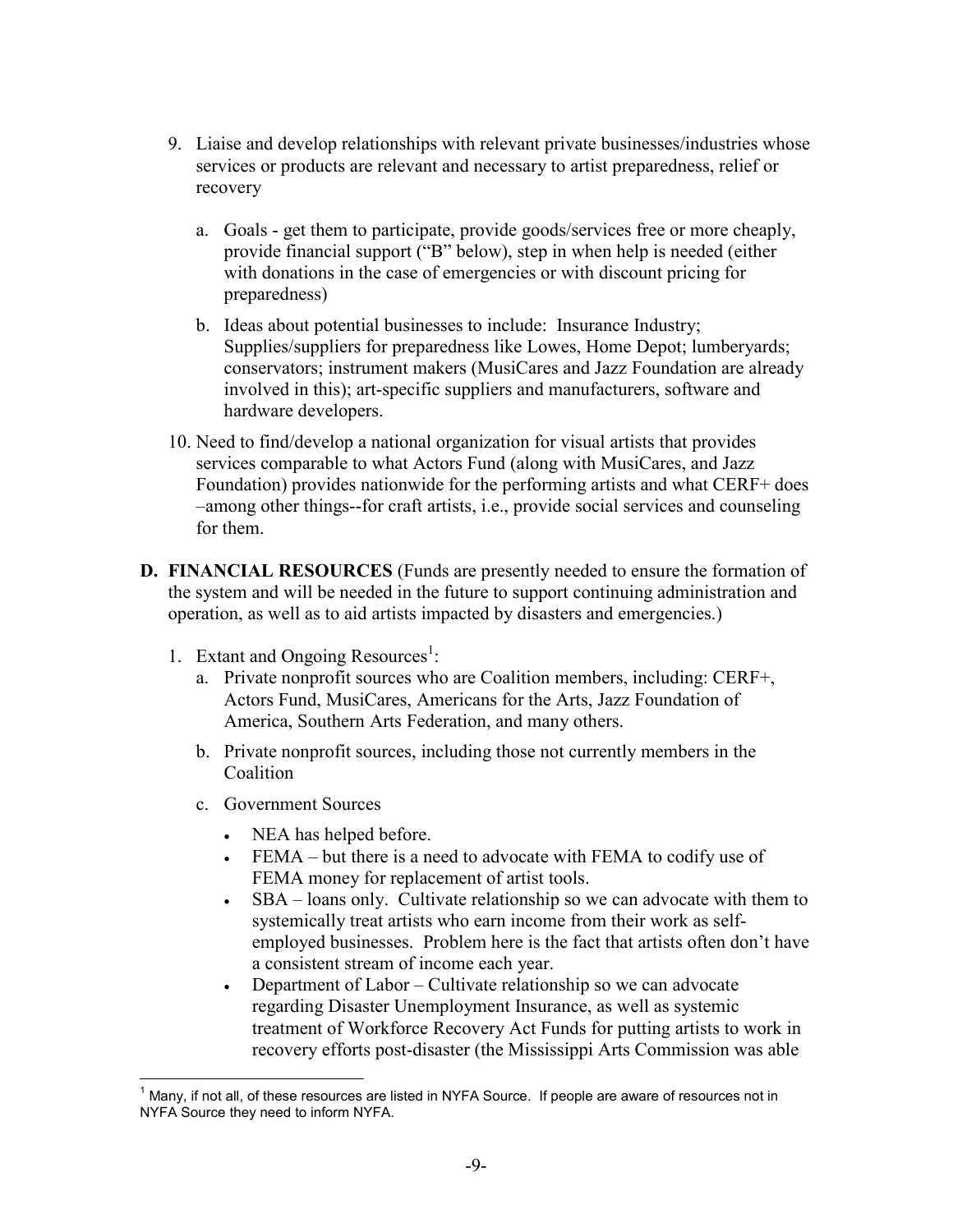to hire two artists to help in recovery relief through this program), and Business Capitalization Program funds (Mississippi was also able to get \$5,000 grants + training in "Business 101" for over 200 artists through this program).

- State and local arts agencies in some instances have been able to redirect resources to emergency relief.
- 2. New Resources:
	- a. Explore the interest in and feasibility of a pooled income or mutual benefit fund. Accept charitable contributions for this purpose and/or investigate other options such as:
		- Artists pay in any amount now and on an ongoing basis as they choose in order to earn interest for future emergency needs, possibly even be able to collect principal at those times. No minimum deposit or contribution requirements. Possibly also accept work and copyrights in addition to cash and ascribe financial value to these.
		- Contact businesses such as TIAA/CREF to see if they could/would administer such a fund. If not, a fund administrator would be needed.
	- b. Foundations and corporations: Develop a network of those willing to commit money for the purpose of building and sustaining the network; go to those who've helped in prior disasters and those who are part of the Coalition and explore these options:
		- Create a pooled fund for emergencies/disasters, especially for those foundations and corporations not currently engaged in providing relief to artists in disasters
		- Give a percentage relative to their total giving in a year when disaster relief is necessary
		- Put in place financial and in-kind support commitments now.
		- Create a Common Application Form that can be utilized by all.
	- c. Look to federal, state and local legislative bodies explore ways to generate funds directly e.g., in Florida after Hurricane Andrew, all taxes collected on goods purchased for hurricane relief were devoted to state recovery. The arts received over \$7 million dollars of these funds. Ability to receive significant funds may depend on the power of the locale lobbying for it: in Florida, it was Miami-Dade, which had a powerful lobbying bloc.
	- d. State and local arts agencies –are there ways to generate new money?
	- e. Utilize mechanisms like concerts, telethons, auctions, etc. to raise money.

#### E. NECESSARY ADVOCACY

1. Artists' needs have often not been met by extant relief programs for various reasons. Many of the federal programs are not suited for artists. Advocacy has generally been done at the time of a disaster with local federal agency staff.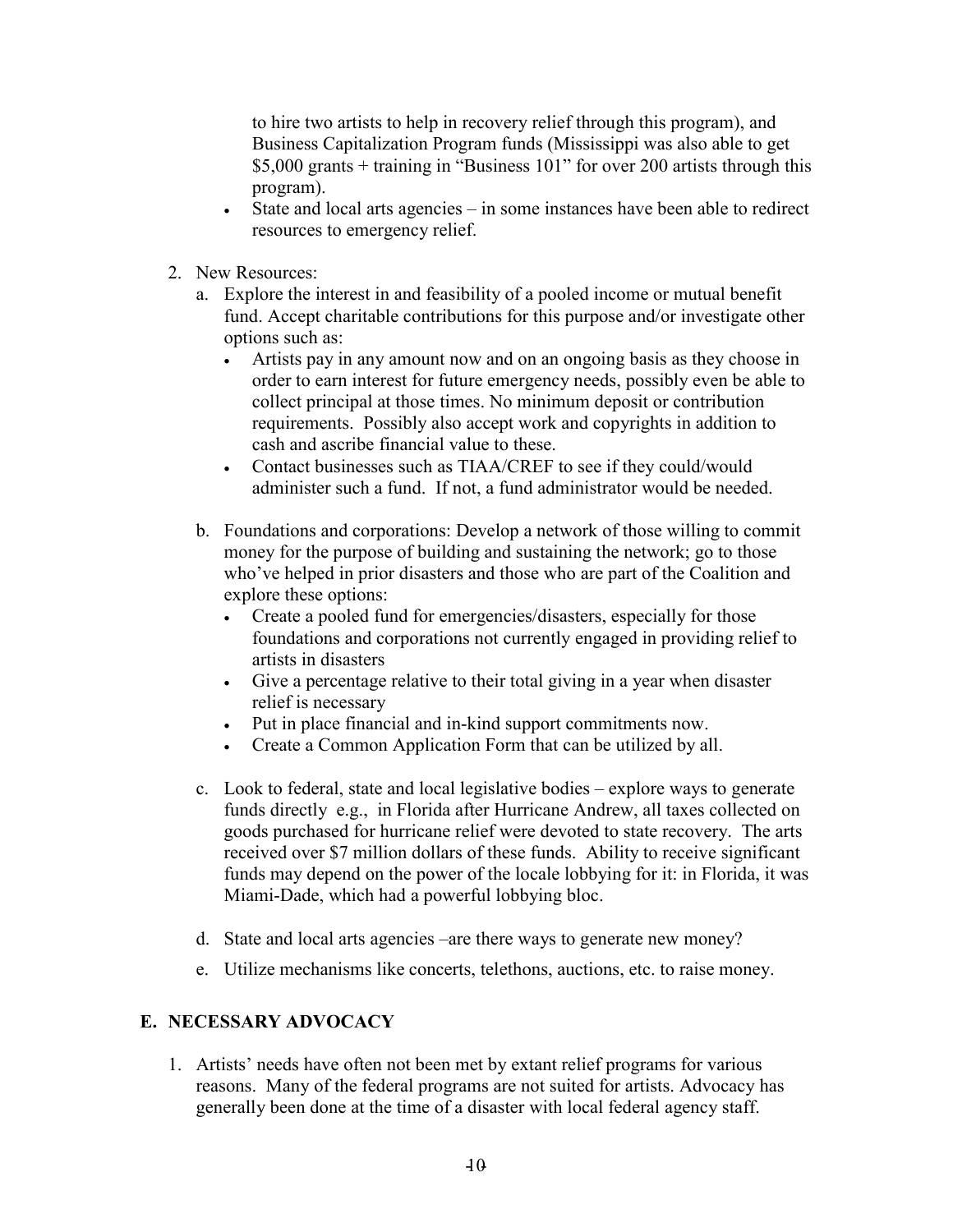- 2. Advocacy needs to take place higher up the chain so that change can take place on a systemic level that carries through from disaster to disaster, not on an *ad hoc* basis.
- 3. Problems include:
	- FEMA does not provide artists or other self-employed people money for damaged tools used in their work, though it does provide funds for this purpose to individuals who are employed by others. FEMA only provides funds for necessary "personal expenses," not "business expenses." Because artists are considered self-employed businesspeople, whether they are earning income from their work or not, their tools of the trade are considered business expenses. These claims are referred to SBA for business relief in the form of loans.
	- SBA artists are often daunted by the application process and have difficulties making the case for loans because of collateral problems and because many do not have regular income streams over the years. Need to advocate, among other things, to treat them like other groups of self-employed like farmers who also don't have regular income streams.
- 4. In general, the unique situation of artists needs to be explained in order to make a case for funding from these and other federal agencies.

#### Section V: System Phases

#### A. ARTIST PREPAREDNESS

(for arts responder preparedness, see Relief/Response below)

- 1. Artists need to be empowered, educated and trained about how to prepare for and protect their artwork and artistic careers against disasters and emergencies.
- 2. Empowerment, education and training about how to prepare for and protect your artwork and artistic career in the face of a disaster should at least in part be accomplished by including it as part of general efforts to educate artists about protecting and documenting their work, concepts that have significant merit even outside the disaster context. Reasons: Collaboration with organizations already engaged in this work will lower costs and expand outreach possibilities; where disasters are only abstract possibilities, people often don't perceive a need for education about how to prepare for them
- 3. Education and training about how to prepare for and protect your artwork and artistic career in the face of a disaster includes understanding how to mitigate the effects of a disaster.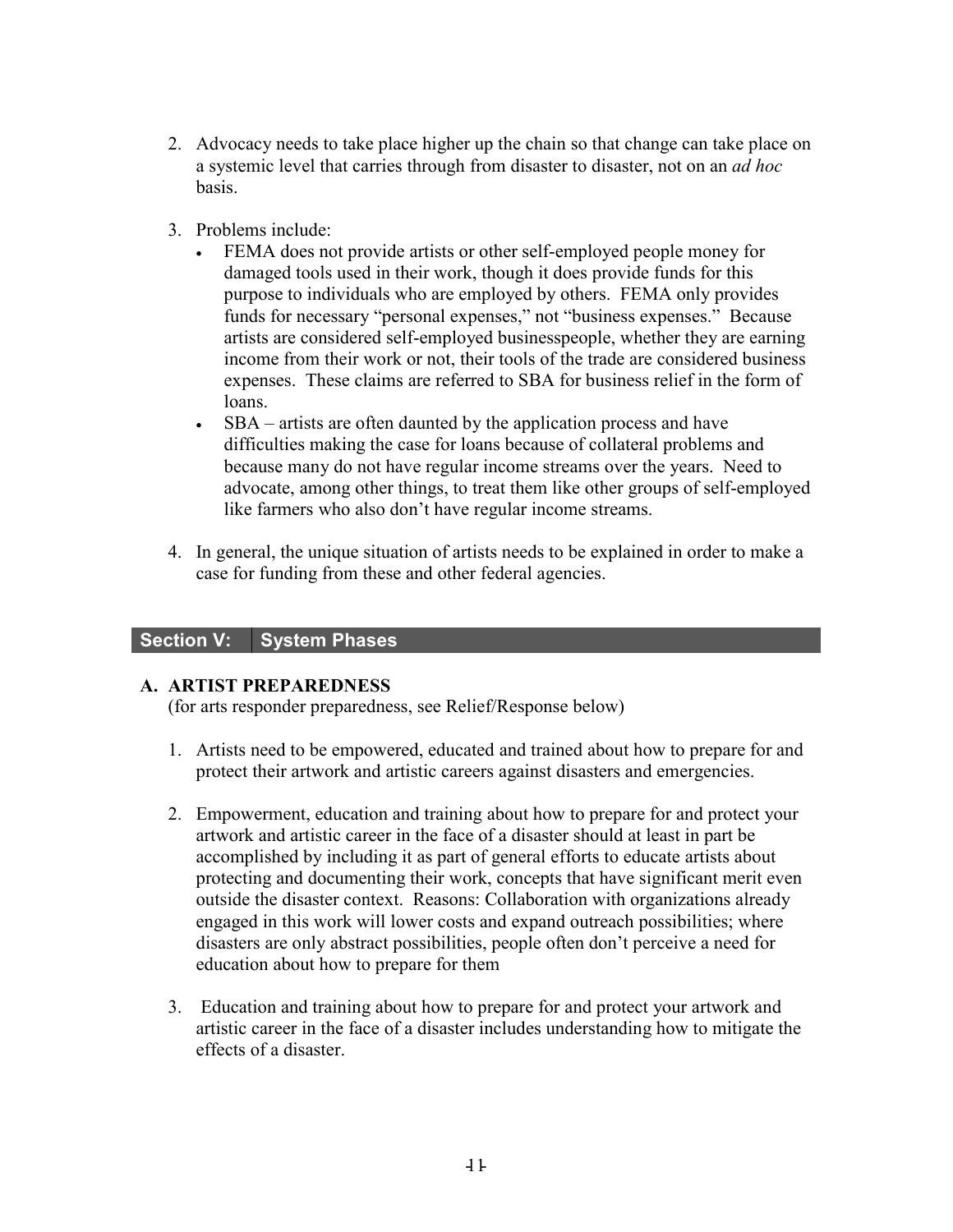- 4. Tools for Education:
	- a. CERF+'s Studio Protector Wall Chart with companion web site http://studioprotector.org (NOTE: this is a tool that provides artists with a guide and checklist about how to prepare for and protect themselves and their artistic studios and work products against disaster)
	- b. Discipline-specific and other necessary adaptations of the Studio Protector, i.e. for performing artists
	- c. Workshops:
		- to be held way in advance of disasters to train artists who are not already thinking about these issues to think about them.
		- most needed in areas prone to disasters
		- create model workshops or curricula and/or provide teachers to locales
		- consider partnership with private industry, e.g., AXA Art Insurance, to sponsor/create/aid in the creation of/teach workshops
		- Consider distance learning/online versions
		- potential providers  $=$  CERF+, Actors Fund, arts agencies/councils, NYFA, Artist Trust, Creative Capital, FEMA, university arts training programs, other professional training programs.
		- potential topics for presentations at conferences: insurance; the Studio Protector and how to use it; mitigation (how to store your work and tools of your trade—discipline-specific?)
- 5. Issues to be covered:
	- a. The necessity for preparation and mitigation
	- b. How to protect your work, tools and workspace
	- c. How to make an emergency plan
	- d. Insurance
	- e. Documenting and storing work and valuable papers (or copies) offsite
	- f. Vital clauses to include in exhibition and performance contracts, e.g., "Acts of God" clauses.
	- g. Understanding the current government and private relief system and resources, how they can help you, how to maximize your chances of getting the relief you need from them, where there are gaps as far as artists' needs are concerned and whether/if you can alter how you currently do your work in order to qualify for some of this relief (e.g., need to demonstrate income over a period of years to show you're a small business in order to get SBA help)
- 6. Support and counseling to help artists implement what they've learned.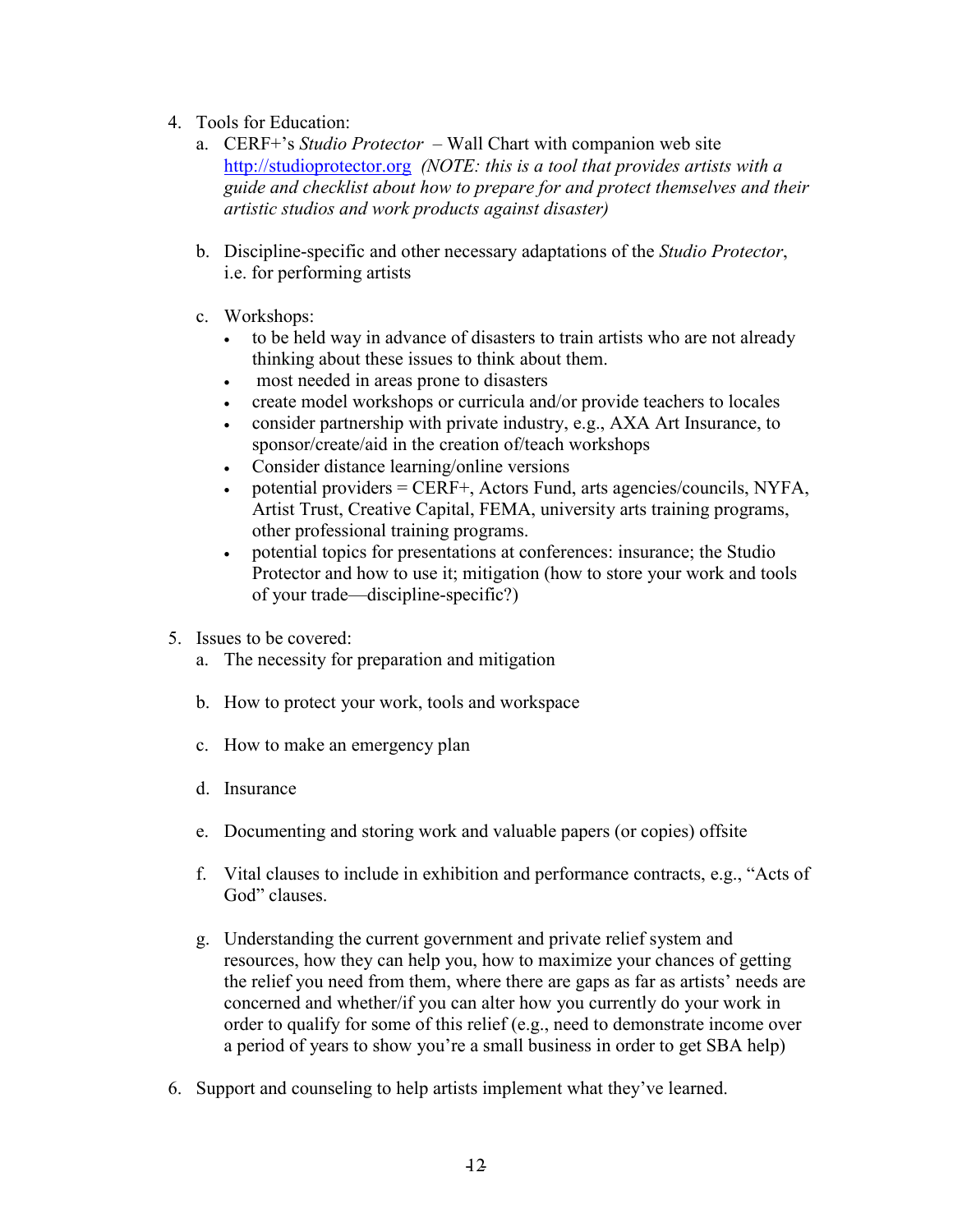- 7. Cultivation of low(er)-cost providers for products/services related to preparedness, e.g., insurance, conservators, plastic sheeting
- 8. Build a volunteer network of service providers: The Actors Fund has much of this in place for artists connected to the performing/entertainment industry, as CERF+ does for craft artists. Determine if access to these service providers can be extended to visual artists or whether organizations that presently provide financial relief to visual artists in emergencies can expand their services to include this.
	- Create information sheets about each provider and/or a database and a way for artists to easily access them and their services.

#### B. RELIEF/RESPONSE IN THE FACE OF DISASTER

- 1. Create arts responder tool kit: what a responding organization needs to put in place, issues to consider, what an artist relief grant system should look like (fundamental components and ways to structure it), sample application guidelines and forms, etc. It should cover or speak to what follows:
- 2. Relief/Response Needs
	- a. Organizations who intend to be responders must make emergency plans for their organizations (and these must include addressing the emergency needs of their staff , as well as preparing their staff about how to help)
	- b. Assessment of field: need to find out how people are, where they are, who they are and what their needs are. To be accomplished in person on the ground when safe, via phone, e-mail and website. Have an Artist Registry in place before disaster next strikes in order to facilitate reaching out to people.
	- c. Set up a Hub through which information can flow, people can post their needs, people can provide aid (or let it be known that such aid exists and how to access it):
		- Determine if the hub is a portal or if matchmaking will be done between providers and artists in need .
		- Need online and phone components, but must also have an alternative means to communicate/reach out in event communication systems are shut down.
		- Re: Online component, go to locations like Omidyar Network, CraigsList or Wikipedia Foundation to see if they are willing to help create the system architecture for this or support its creation. Whatever architecture is created should be something that can be accessed by all the members of the Arts Responder Network when disaster strikes their local artists.
		- Artists should be able to post where they are and how they are if they want, but privacy needs to be assured to all that desire it.
		- Consider a chat-room component and assess if that's manageable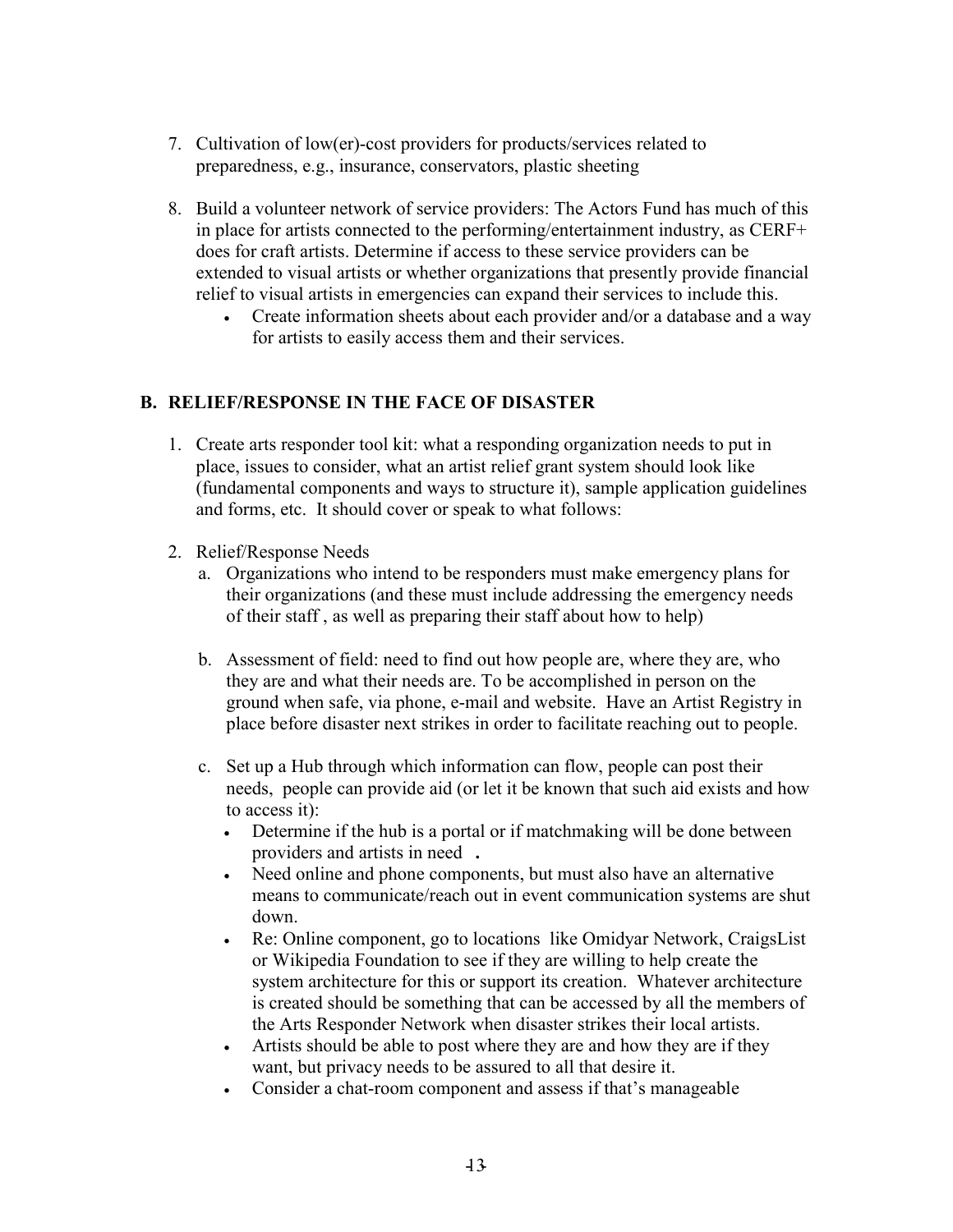- Consider using Twitter and other developing social networking media. Monitor all developing media and assess their utility for this purpose.
- d. Along with an online component there needs to be a person(s) on the other end of the line that people can talk to and meet with. The human component is essential in this stage. Just knowing that someone is there and cares can make all the difference. Think about a 1-800 number.
- e. Think about training people whose job it is to travel from disaster to disaster to assess impact on artists, mobilize the arts responder network, integrate its efforts into the larger disaster relief and advocacy communities and document the network's stories of success and failure so that the system can evolve and other locales can benefit from experience.
- f. Consider whether the group that coordinates the hub is also the place that coordinates all relief-related efforts. This is possible but not required although there needs to be an entity that assumes role of overarching coordination.
- g. It is important that this be a local group or one close-by since those within a locale best understand the needs of their community.
- h. Provide a physical place for people to come for counseling/support or at least provide for some community meetings/gatherings.
- i. Need to allow for the creativity of the moment to expand possibilities of what relief can look like, but this must be balanced against the need for efficiency, which having a system can achieve. It is not possible to prevent individuals and groups from stepping forward to help in the ways they want so this must be accepted and accommodated.
- j. The network-building this Coalition is undertaking can build a "better mousetrap" by understanding in advance who wants to help in disasters, what they want to do and creating a system that integrates them and their desires into it.
- k. Need to have advocates/liaisons/translators for artists to help them deal with the extant relief system, make their best case, appeal denials, etc.
	- Actors Fund is doing this for those in the performing industry.
	- Consider whether the nationwide VLA (Volunteer Lawyers for the Arts) network should be recruited for this purpose.
	- Consider whether individuals can be trained to do this by those that have already done it.
	- Whoever does this needs to be trained in the extant relief system, its systemic limitations, the issues faced by artists in obtaining relief from it, and must establish working relationships with the local FEMA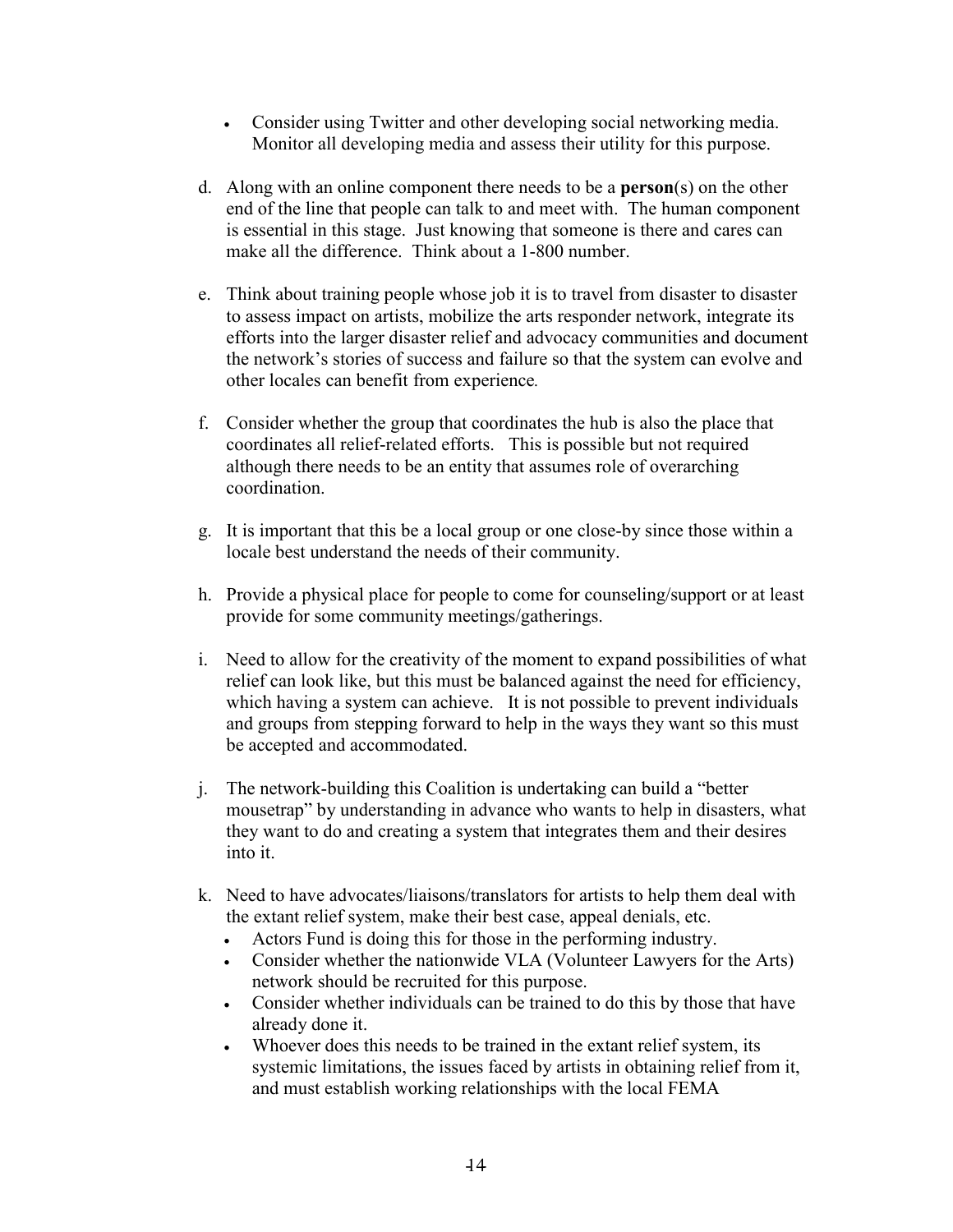coordinating executives in order to advocate for the field and individual artists.

- l. Need to educate artists about the relief system and how to access it: [See  $An$ Artist's Guide to 9/11 Relief Efforts written for the NYC Arts Coalition on behalf of the New York Arts Recovery Fund for an example. (http://www.nyfa.org/level4.asp?id=58&fid=5&sid=9&tid=22 )
	- Print/online versions
	- Workshops
	- Personal support

m. Provide a financial relief system for artists

- Necessary to meet needs not otherwise being met by FEMA, SBA, Unemployment Insurance, etc. (in general includes costs associated with lost/damaged work, work opportunities, workspace, tools of the trade)
- Need to establish criteria for who can receive aid, application system, evaluation system, and outreach system to let people know the relief exists.
- Decide who will manage this. Government arts agencies are not always suited to do this because they may be bound by certain strictures.
- Need, then, to locate other sources within states and locales. While there could be a national resource (and in case of CERF+ and MusiCares, e.g., and other discipline-specific funders, this works because they know their field), understanding the locale and the artists in it is vital to creating an efficient system.
- Consider using community foundations. The vehicle chosen may differ from state to state.
- Funds will need to be raised for this for this (see New Resources section above)
- n. Suggestions for financial relief system (much of this is drawn from experience with the New York Arts Recovery Fund)
	- Need, not merit-based, although some locales have looked to service to the community in evaluating to whom funds should be distributed.
	- Make it as simple a process as possible
	- Should be as minimally invasive of peoples' lives as possible, while ensuring that relief is equitably distributed (which means that sometimes you need to look at peoples' tax returns and have them ascribe a number value to their losses)
	- Who is qualified to apply for and receive support? Consider working professionals with track records, but they should not have to demonstrate earned income from artmaking/performing in recognition of the reality of many artists' lives. Address other questions such as: Are architects artists? What about fashion designers? Are there other fields about which there is less than universal agreement about their status as "artists?" Do full-time students qualify if they are also working artists, i.e., they exhibit, receive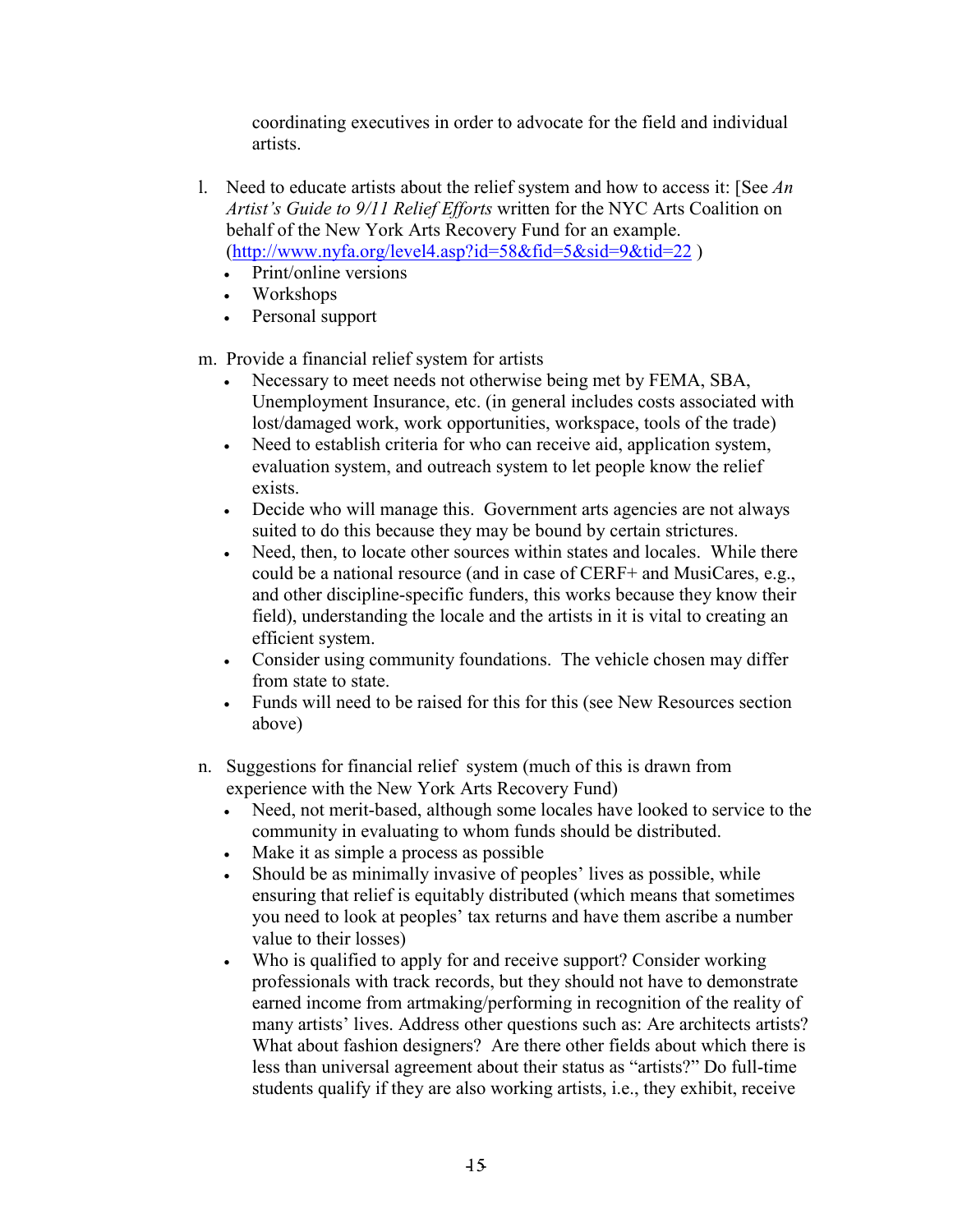grants, perform regularly outside the university? Should there be a minimum number of years or months residency in the locale in order to qualify? The definition of transient needs to be addressed. Consideration needs to be given to whether someone who is in a locale for artistic purposes and suffers losses related to a disaster while there should be able to apply for relief from the locale. Consider how to help those who, for whatever reason, live below the radar screen.

- Have staff evaluate applications and make recommendations to a panel which makes final award decisions. (NOTE: a panel would presumably be made up of artists and arts administrators in the locale)
- Maintain and preserve all records
- o. Provide for and/or refer to appropriate social/mental and emotional health services
	- Actors Fund, MusiCares, Jazz Foundation do this for performing artists
	- There is no overall provider within the arts field for visual artists.
- p. Employment and Disaster Unemployment Insurance people may need jobs or unemployment insurance. Work with Mutual Aid Network, Dept. of Labor, and State, local and private agencies. As Mississippi did during Hurricane Katrina, see if it is possible to provide artists with employment to help in the recovery effort.
- q. Help with relocation when necessary and possible.
- r. For all of above, must work with the arts groups that work with artists of color, those outside the mainstream, older artists, etc. to reach them and ensure they get the help they need.

#### C. RECOVERY (after meeting immediate needs)

- 1. This is a long-term process; can last for years past the emergency.
- 2. Actors Fund, CERF+, MusicCares and other national organizations that provide emergency assistance within the arts field are positioned to play leading roles in the recovery phase because of their familiarity with and contacts within their fields. However, the Coalition must develop mechanisms to ensure that artists and arts organizations everywhere are aware of their services, know how to reach them, and that there is always on-the-ground presence in all locales meeting recovery needs.

#### 3. Involves:

• Employment/getting people back to work: their own work, temporary work, training them how to manage their careers and/or re-training them for new work. For these last two, collaborating with the Dept. of Labor and various